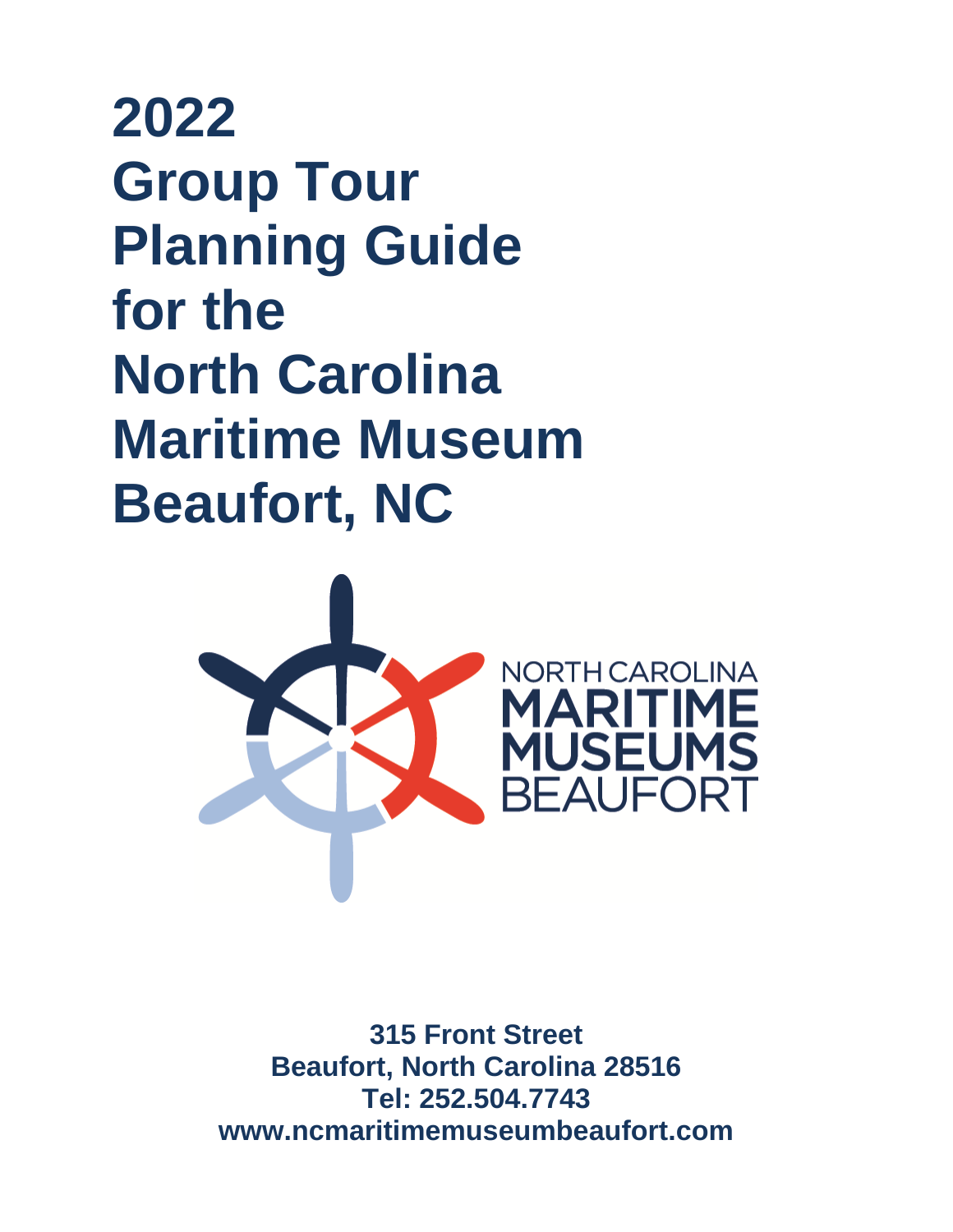

hank you, in advance, for considering the North Carolina Maritime Museum in Beaufort for you next group outing. Thank you, in advance, for considering the North Carolina Maritime Museum<br>Beaufort for you next group outing.<br>The North Carolina Maritime Museum hosts over 200 groups every year and look

forward to your group's visit. Groups are invited to schedule a visit during normal Museum hours. There is no admission fee, but there is a charge for some programs and field trips.

The mission of the North Carolina Maritime Museum in Beaufort is to collect, preserve, research, document, and interpret the maritime history, culture and environment of Coastal North Carolina.

The mission of the North Carolina Maritime Museum's Education Department is to offer visitors the opportunity to learn about the natural and maritime history of coastal North Carolina through creative, hands-on experiences. Programs are offered year round ranging from one hour to nine days long.

One of the best ways to prepare for your group's visit to the NC Maritime Museum is by making an advance Museum visit on your own. When you book a field trip by calling 252-504-7743, please let your educator know if you would like to meet with him/her prior to group's visit to tour the Museum and review the materials.

Sincerely,

*Christine Brin*

Christine Brin Associate Curator of Education NC Maritime Museum in Beaufort 252-504-7743 Christine.Brin@ncdcr.gov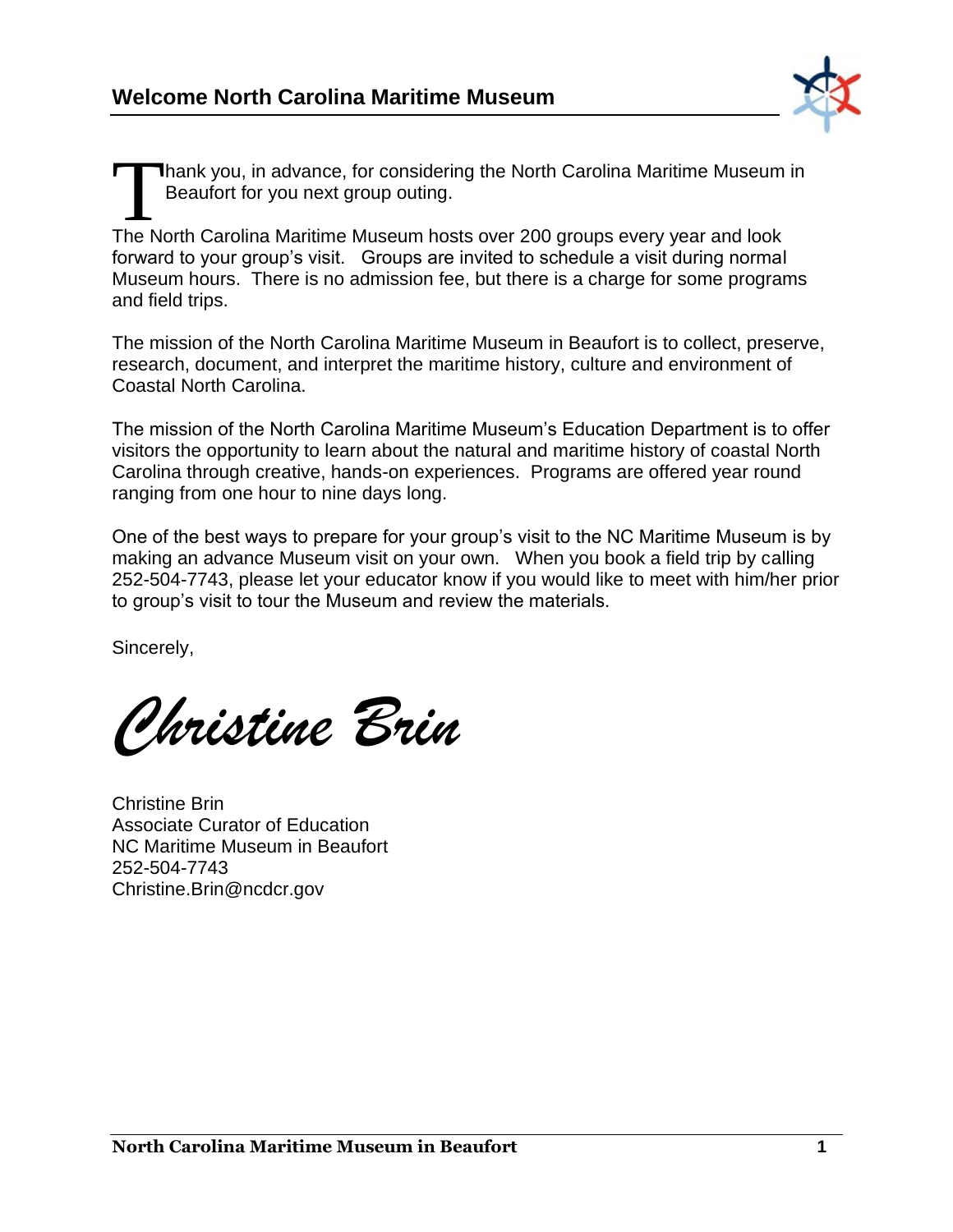

*Revised: January 25,2022*

## **Table of Contents**

| Outreach                                                                    | 3              |
|-----------------------------------------------------------------------------|----------------|
| <b>Museum Scavenger Hunts</b>                                               | $\overline{4}$ |
| Pirate Hooks & Peg Legs                                                     | 5              |
| <b>Hatteras Jack</b>                                                        | 5              |
| <b>Boats that Float</b>                                                     | 6              |
| <b>Tidal Flat and Salt Marsh</b>                                            | 6              |
| Pirate's Life                                                               | $\overline{7}$ |
| Meet Me under the Whale                                                     | 8              |
| The Best View in Beaufort                                                   | 8              |
| North Carolina National Estuarine Reserve<br><b>Rachel Carson Site Hike</b> | 8              |
| <b>Guided Museum Tour</b>                                                   | 9              |
| Blackbeard's Queen Anne's Revenge                                           | 9              |
| <b>Frequently Asked Questions</b>                                           | $10 - 11$      |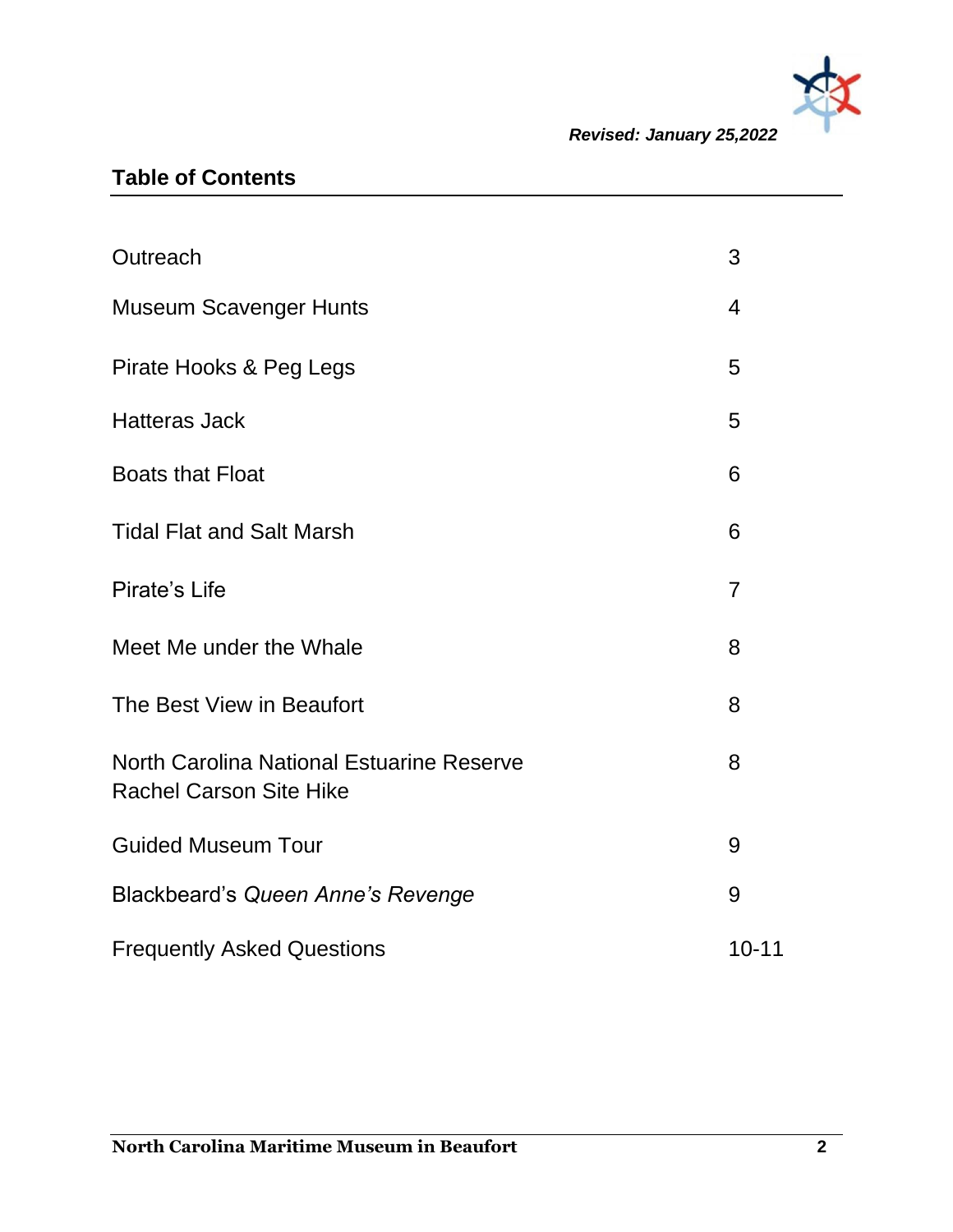

# **OUTREACH**

The Museum comes to you with interactive programs featuring artifacts, activities, and experiences that connect participants with North Carolina's culture, history and environment.

Programs are flexible and can be taught at many locations, including but not limited to: schools, camps, libraries, community festivals, and early childhood or senior centers. Presentations can be adapted for all ages and abilities.

# **SCHEDULING INFORMATION**

If you have questions or would like to schedule a program, contact Christine Brin at [christine.brin@ncdcr.gov](mailto:christine.brin@ncdcr.gov) . Scheduling requests must be made at least four weeks prior to the program date.

**Cancellations: A minimum two-week notice (in writing) is required for a refund. Cancellations due to weather:** If Carteret County schools are canceled or delayed due to weather, programs will be rescheduled as the Museum's calendar permits for the safety of the educators that will be traveling out of Carteret County. If we are unable to reschedule your program, we will offer a credit or refund as appropriate.

# **SMALL GROUP PROGRAMS**

**Group size:** Minimum of 6; maximum of 30. For more than 30 participants, you must schedule additional programs.

*Note: An adult from your organization must be present during programs.*

**Fee:** \$50 for programs within fifty miles of the Museum. If the program is more than 50 miles from the Museum we will request the state rate for mileage.

**Program length: 45-60 minutes**

# **FESTIVAL PROGRAMS**

Museum educators bring a variety of materials to provide an interactive, educational experience at your event. We offer a variety of themes, including state symbols, scientific tools, and more. Availability will vary depending on conditions at the time of the event.

**Fee:** \$50 for up to 4 hours within 50 miles of the Museum *Note: This is not a structured lecture for large groups.*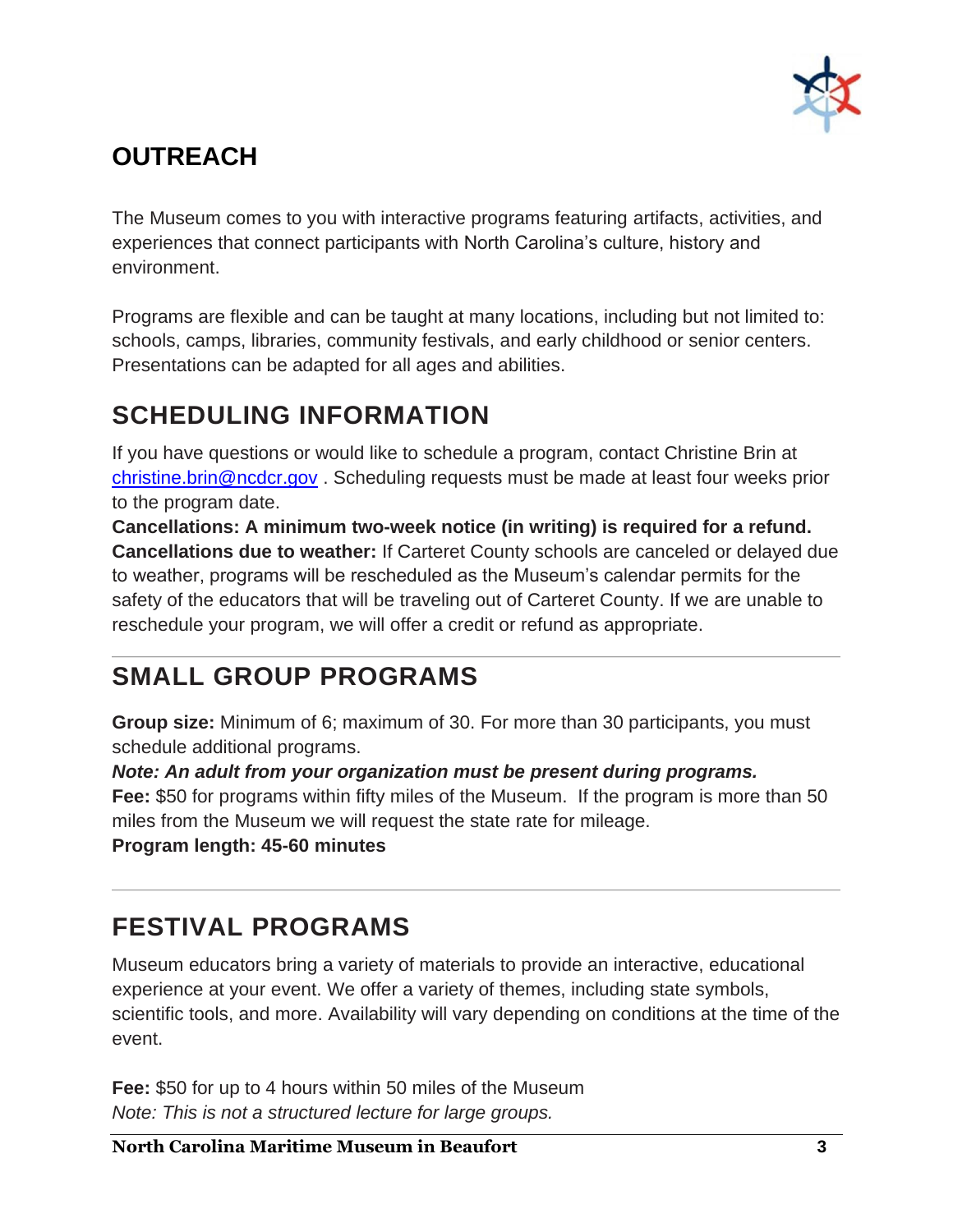

## **2022 Group Programs**

**All the following programs are offered Monday-Friday during normal business hours. Only a limited number of these programs will be offered during weekend schedules, contact the Museum to find out which programs may be available. Tour and program lengths can be adapted to fit your group's specific schedule or needs. If you have a group larger than the given maximum size, you may register for two simultaneous and/or consecutive programs to split and/or rotate your larger group between.** 

**\*Programs that are available both in the Museum and as outreach programming.**

## **Museum Scavenger Hunts**

## *Most Popular Program!*

The North Carolina Maritime Museum offers two levels of a museum scavenger hunt for grades K-4<sup>th</sup> and 5<sup>th</sup>-12<sup>th</sup>. Each student is supplied with a clipboard, pencil and a copy of the grade appropriate scavenger hunt. The scavenger hunts will lead the students through all the Museum exhibits. Once they have completed the hunts students will be rewarded with either a Museum sticker or maritime stamp. (Teachers are welcome to supply their own rewards if desired.) While



the students are encouraged to take their scavenger hunts home, they will be required to leave the pencils and clipboards for future groups to use.

One teacher or chaperone who is responsible for discipline while in the museum must be assigned to every 10 students. **There are no exceptions**. Unsupervised students and unruly groups will be asked to leave with their group leader.

*Group Size: 60 participants (maximum) Duration: 20-45 minutes Fee: Free. Donations appreciated. Ideal Group: Pre-Kindergarten to 12th Grade*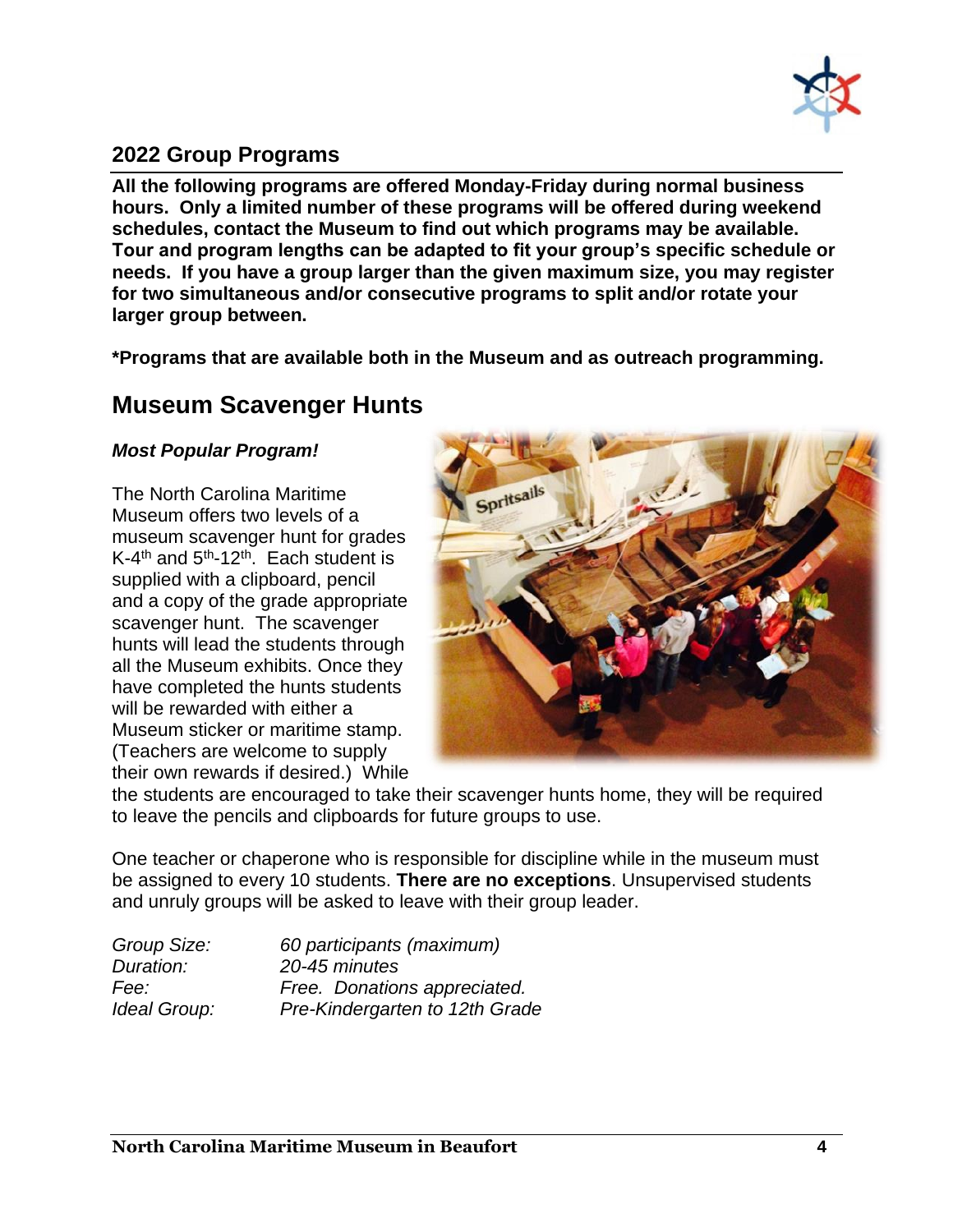

## **Pirate Hooks & Peg Legs\***

Students are invited to the Museum to explore the world of pirates! Following a story about a boy that joined a pirate crew everyone will get to make their own pirate hats and explore what is inside a pirate treasure chest (it isn't just gold and jewels!). Along with learning about pirates students will be reviewing their senses, body parts (head, nose, fingers, etc.) and their colors.

| Group Size:  | 30 participants (maximum)    |
|--------------|------------------------------|
| Duration:    | 45-60 minutes                |
| Fee:         | Free. Donations appreciated. |
| Ideal Group: | Pre-Kindergarten-3rd Grade   |

## **Hatteras Jack\***

Does a dolphin bark? Can a whale sing? How do they breathe? Students are invited to the Museum for this free hour long program where they will have the chance to hear a story about the legendary Hatteras Jack and smell the oil from a Sperm Whale. Children will also have the chance to touch the heart of the Museum's own 33.5' sperm whale named "Echo".

| Group Size:  | 30 participants (maximum)     |
|--------------|-------------------------------|
| Duration:    | 45-60 minutes                 |
| Fee:         | Free. Donations appreciated.  |
| Ideal Group: | Pre-Kindergarten to 3rd Grade |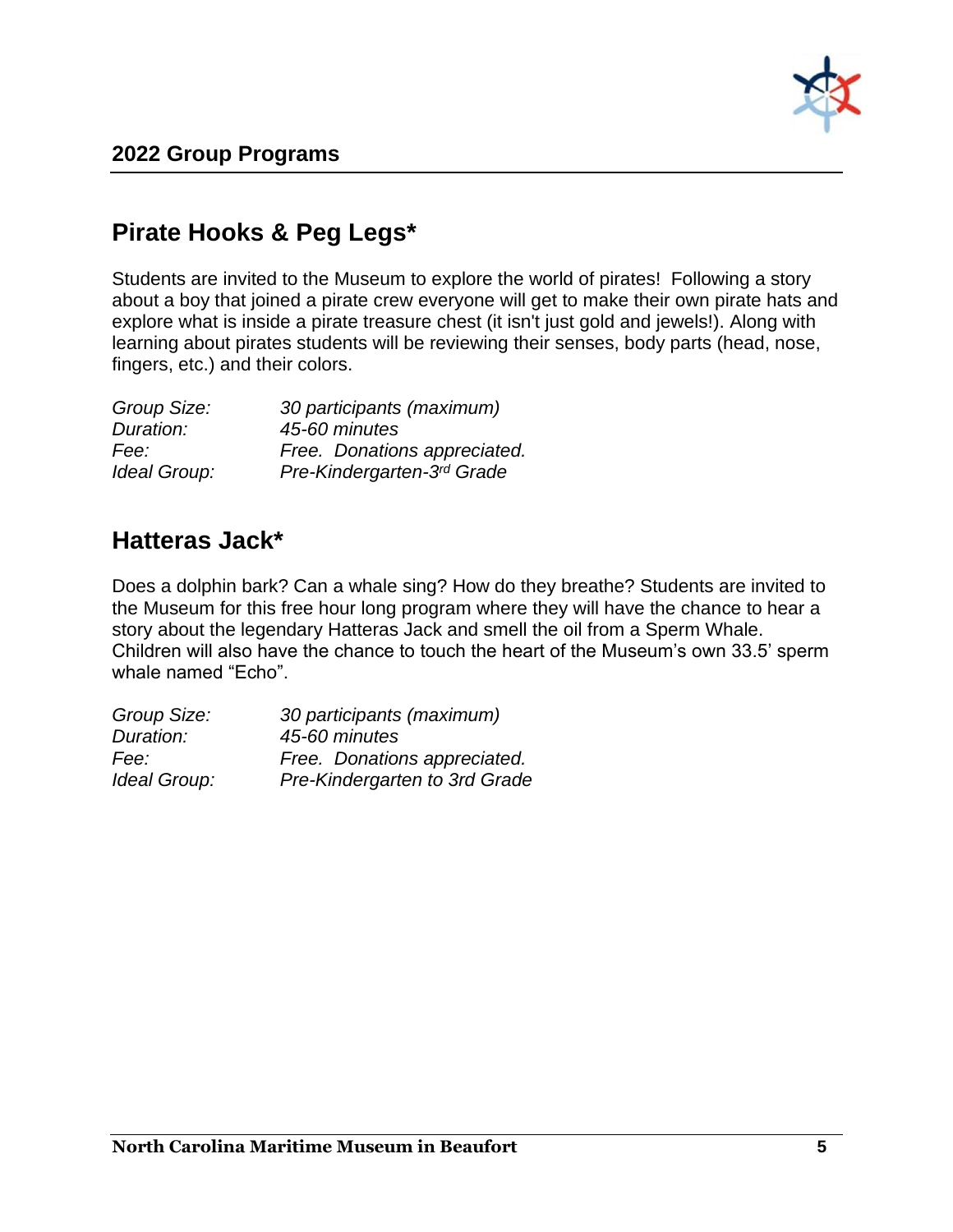

## **Boats that Float\***

"Will it float or will it sink?" Students will learn to judge different items (cannon ball, toy boats, spoons, etc.) and decide if they float or sink before testing their 'hypothesis' with a VERY scientific experiment where they drop their items into a pool of water. Following their experimentation with floating items the students will be treated to a story about a very special toy boat. After learning about different types of boats and different items that float, students will get the chance to make their very own toy blow



boats from kits made at the Museum's Watercraft Center. Depending on the weather the students may even be invited to try their new boats out in a small pool on the Museum's front patio.

| Group Size:  | 30 participants (maximum)     |
|--------------|-------------------------------|
| Duration:    | 45-60 minutes                 |
| Fee:         | \$25 per group                |
| Ideal Group: | Pre-Kindergarten to 3rd Grade |

## **Tidal Flat and Salt Marsh**

Investigate a sand flat and adjacent salt marsh to study intertidal organisms and their adaptations, food chains, productivity, and the estuarine nursery area. A seine net is pulled in shallow water to view a sample of marine animals.

| 30 participants (maximum)     |
|-------------------------------|
| 60 to 90 minutes              |
| \$30 per group                |
| Pre-Kindergarten to 4th Grade |
|                               |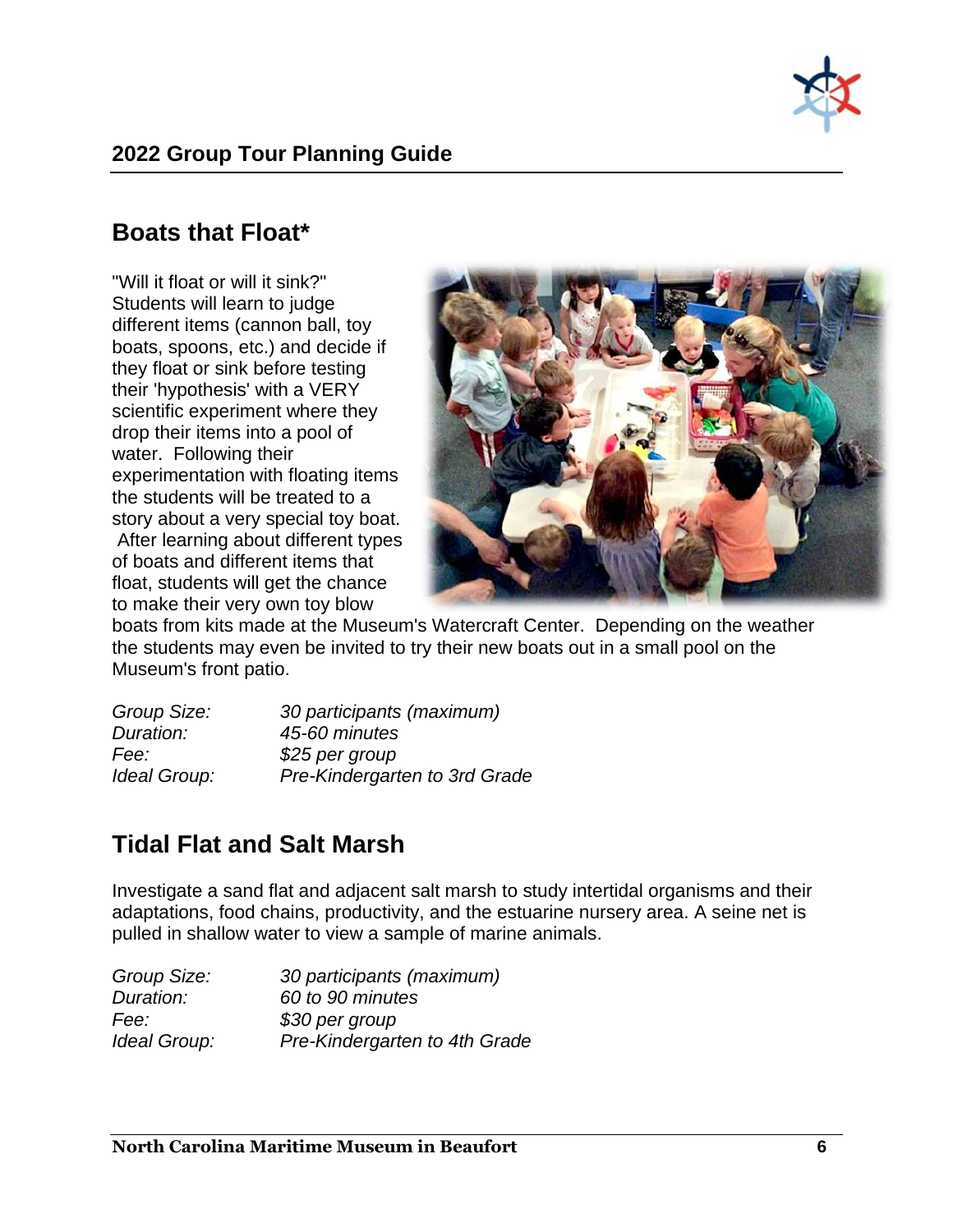

## **Pirate's Life\***

This educator lead program will introduce students to the Golden Age of Piracy using replica and prop items similar to what has been recovered from the wreck site of Blackbeard's *Queen Anne's Revenge.* This program will discuss navigation, true pirate treasure and of course pirate weapons!

| Group Size:  | 60 participants (maximum)    |
|--------------|------------------------------|
| Duration:    | 45 to 60 minutes             |
| Fee:         | Free. Donations appreciated. |
| Ideal Group: | 2nd Grade to 8th Grade       |

## **Meet Me Under the Whale**

The Museum's newest exhibit features the 33.5' skeleton of a sperm whale that beached itself on Cape Lookout National Seashore. Visitors will hear the story of not just this specific whale, but of whaling in North Carolina as they enjoy



a guided tour of the Museum's newest exhibit about Commercial Fishing in North Carolina. Visitors that participate in this tour will also have the opportunity to touch the preserved heart of a sperm whale, smell the oil that whalers spent lifetimes hunting for and win their very own replica whale tooth!

| Group Size:  | 40 participants (maximum)    |
|--------------|------------------------------|
| Duration:    | 30 to 45 minutes             |
| Fee:         | Free. Donations appreciated. |
| Ideal Group: | 4th Grade to Adult           |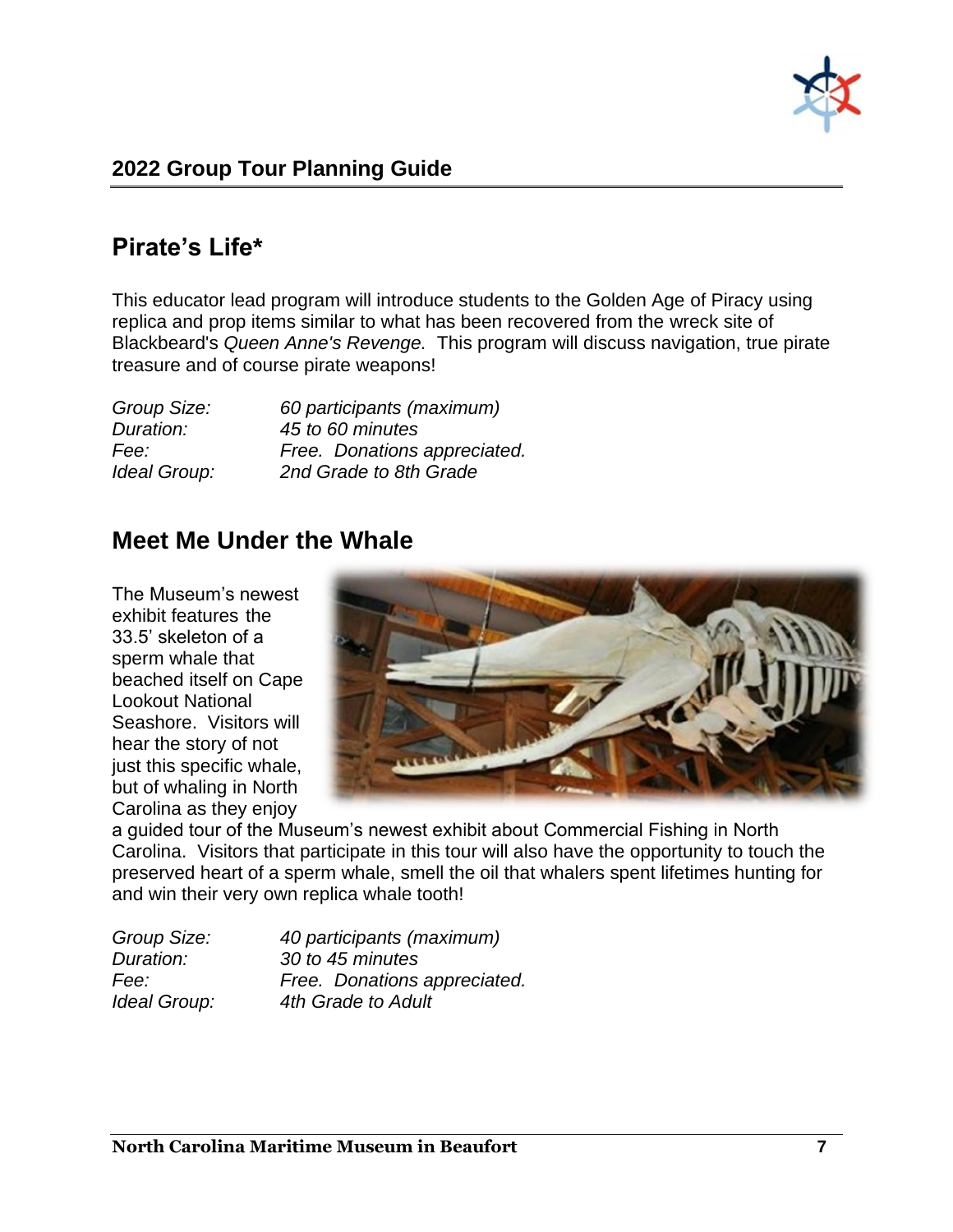

## **The Best View in Beaufort**

The North Carolina Maritime Museum in Beaufort is proud to host one of the highest observation decks on Front Street, giving us what we think is the BEST view in Beaufort! From the Museum's observation deck visitors are able to see sites such as the Rachel Carson Reserve, Fort Macon State Park and on clear days as far as the Cape Lookout Lighthouse.

The observation deck is only accessible by a winding staircase similar to the staircase of a lighthouse, but significantly shorter. Larger groups are welcome to sign up for this program but are asked to split into multiple, smaller groups.

| 20 participants (maximum)    |
|------------------------------|
| 20 to 30 minutes             |
| Free. Donations appreciated. |
| 4th Grade to Adult           |
|                              |

## **Guided Museum Tour**

This educator lead tour will spend 5-10 minutes discussing each of the Museum's exhibits following a brief introduction to the North Carolina Maritime Museum. Depending on the weather visitors will be invited to visit the Museum's observation deck to see "the best view in Beaufort" following the end of the tour.

| Group Size:  | 35 participants (maximum)    |
|--------------|------------------------------|
| Duration:    | 45 to 60 minutes             |
| Fee:         | Free. Donations appreciated. |
| Ideal Group: | 7th Grade to Adult           |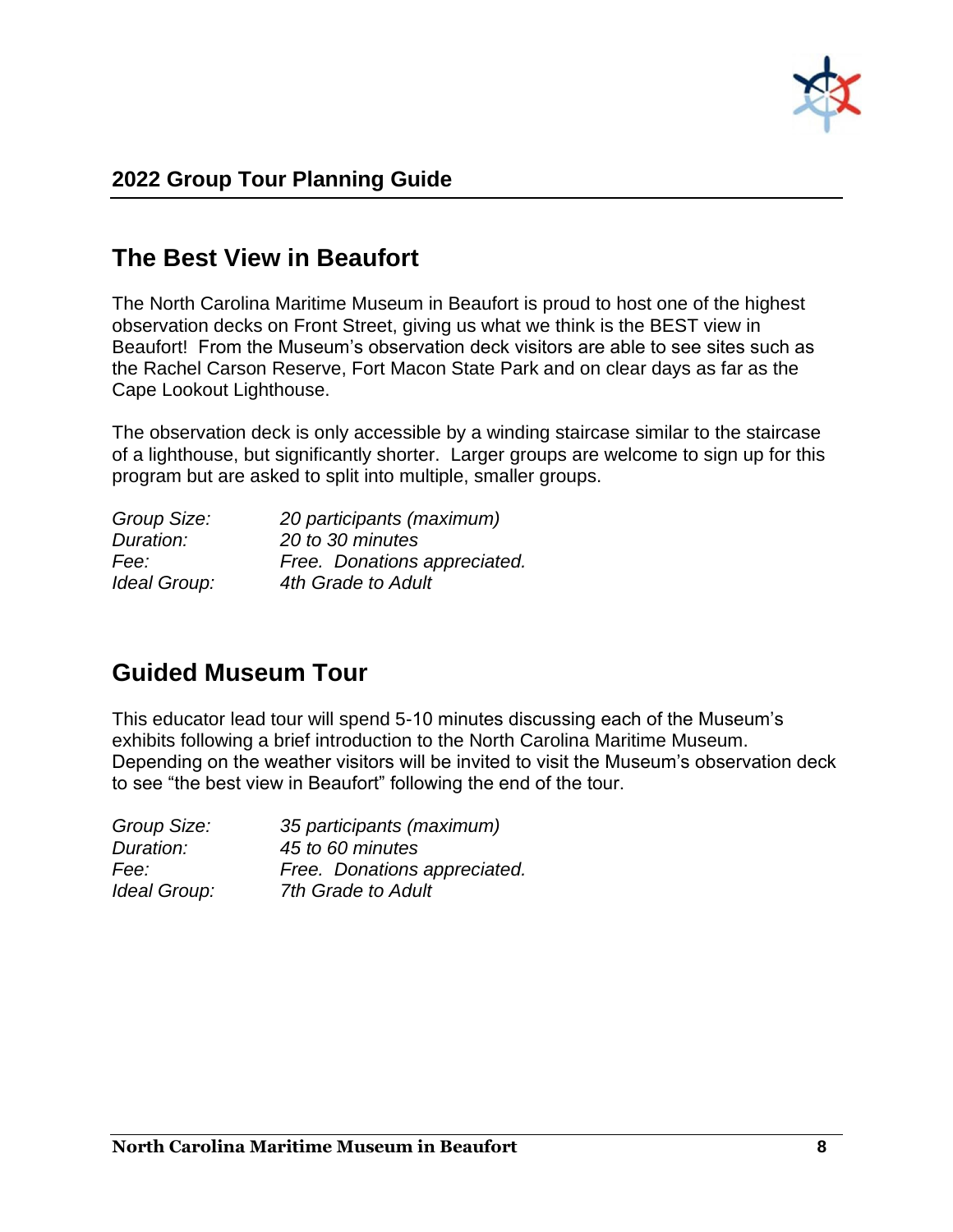

## **Blackbeard's** *Queen Anne's Revenge*

This program begins with a 15-20 minute introduction to both the Museum and specifically the history of Blackbeard and his ship *Queen Anne's Revenge.*

The introduction will be followed by a guided tour of the Museum's exhibit "Blackbeard's *Queen Anne's Revenge"* that features over 300 artifacts recovered from the site where the infamous ship ran aground just off the coast of Beaufort.

The exhibit tour is a walking tour that lasts 20-30 minutes. Depending on availability this program can also be



supplemented with either a Q&A session with Michelle Crepeau, Museum Artifact Conservator and/or archeology activity in the Museum's auditorium.

| Group Size:  | 35 participants (maximum) *  |
|--------------|------------------------------|
| Duration:    | 45 to 60 minutes **          |
| Fee:         | Free. Donations appreciated. |
| Ideal Group: | 7th Grade to Adult           |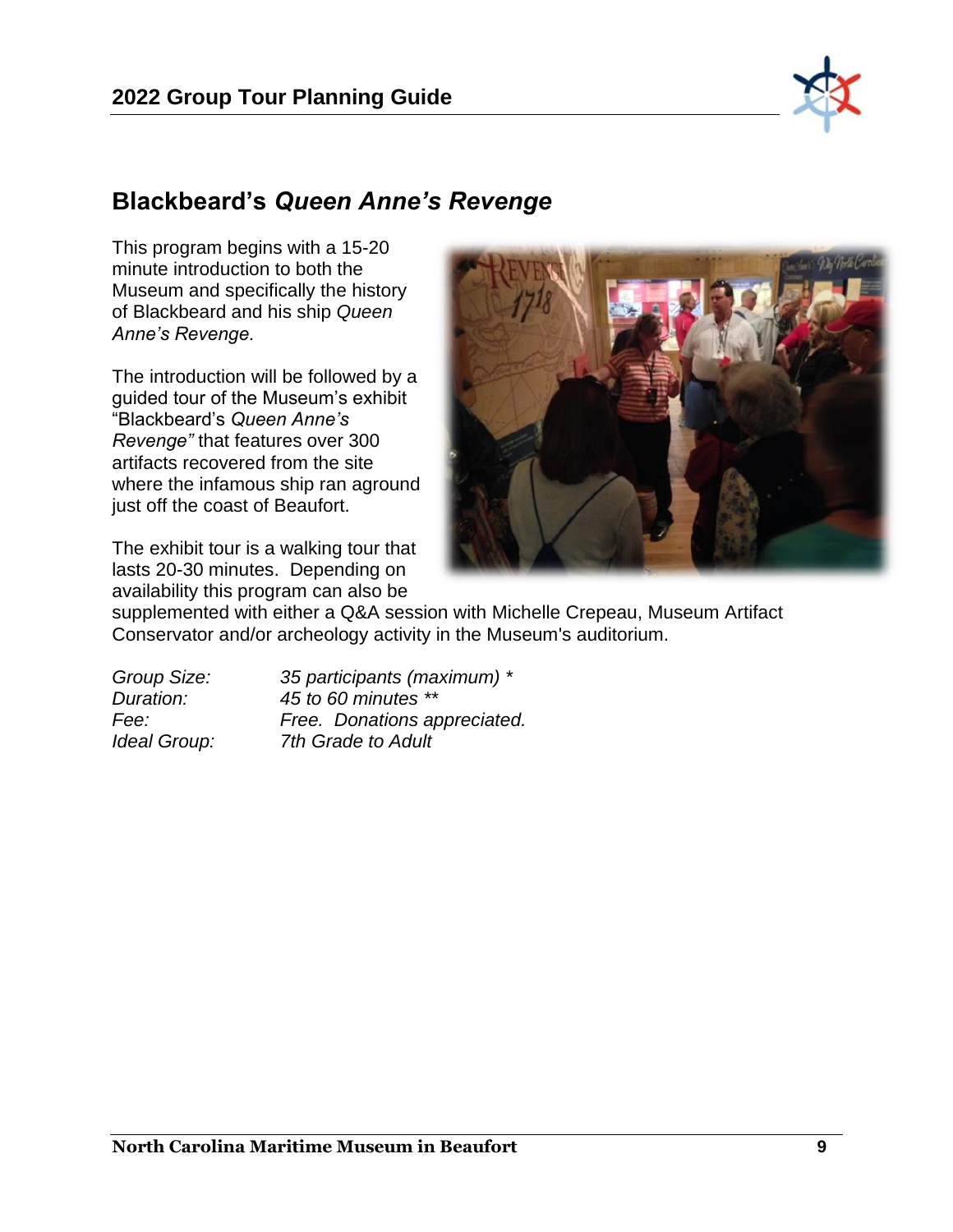

Welcome to the North Carolina Maritime Museum in Beaufort. Here are some general facts and policies designed to answer any questions you may have about the museum and to make your visit as enjoyable as possible.

### **Q.** *May I take photographs and videos in the exhibits?*

A. Flash photography is not allowed, but photographs (taken without flash) and videos are allowed for private, noncommercial use unless otherwise posted.

#### **Q.** *Is there anywhere to store my belongings at the museum?*

*A.* We do not have a secure area to store your belongings while visiting the Museum.

#### **Q.** *Do you have wheelchairs?*

A. Wheelchairs are available for visitor use. Please see the Information Desk for details.

#### **Q.** *Where can I learn about Beaufort?*

A. General information about Beaufort can be found at www.beaufortnc.org.

#### *Q. Can my group eat lunch in the Museum?*

*A.* Food, beverages, candy and gum are not permitted in the Museum. Groups are welcome to eat their lunches on either of the Museum's front or back patio.

#### **Q.** *May I bring food or drink into the galleries?*

A. Food, beverages, candy, and gum are not permitted in the Museum.

#### *Q. Do you have bathrooms?*

*A.* Yes, our restrooms are cleaned daily and feature four stalls including handicap stalls*.* 

#### **Q.** *Are pets allowed in the building?*

A. Pets are not allowed in the museum with the exception of service animals.

#### **Q.** *May I touch objects in the exhibits?*

A. We encourage you to touch and interact with reproduction objects and interactive exhibit components. However, we request that you do not touch museum artifacts.